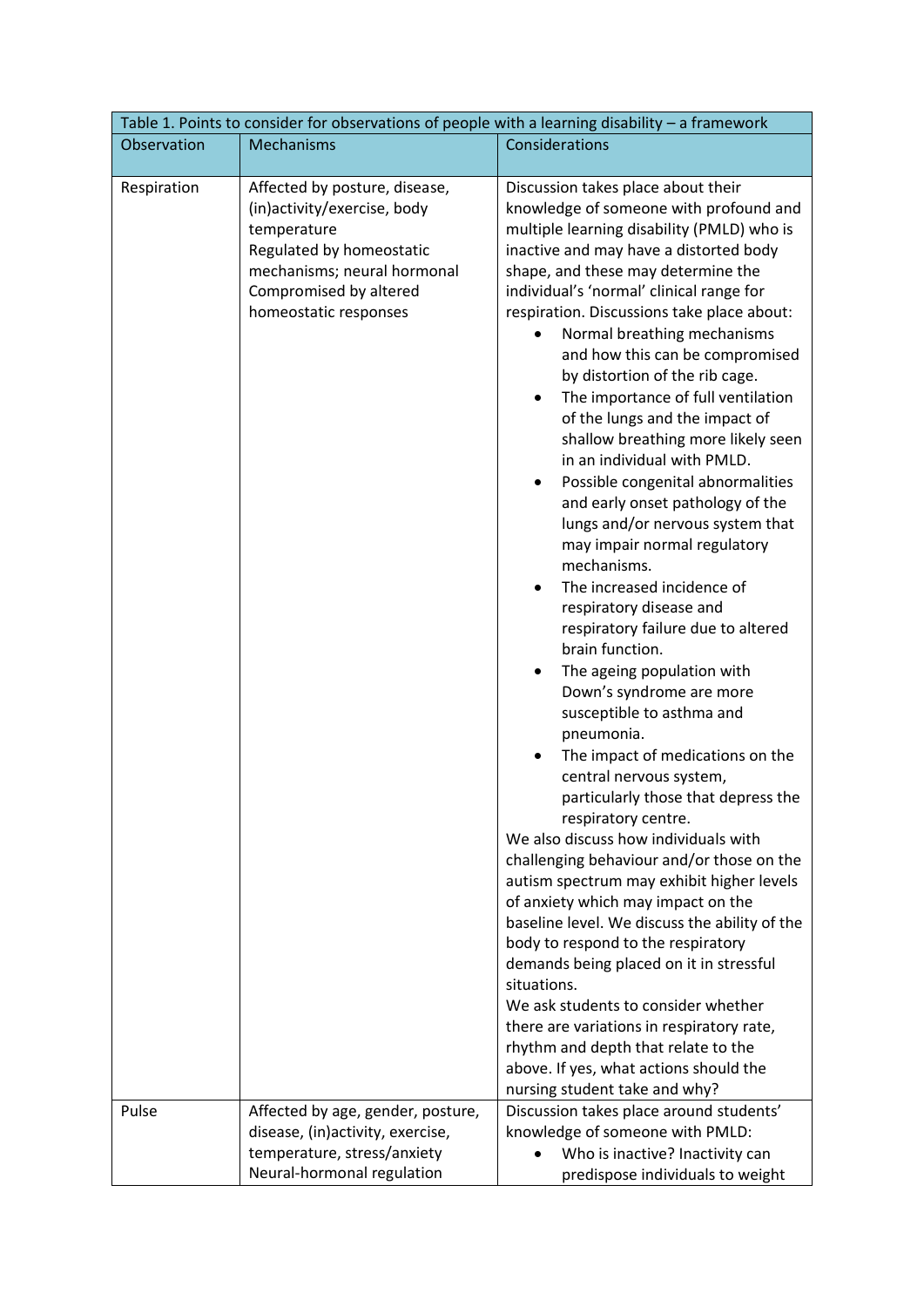|             | Compromised by altered               | gain and circulatory problems,                 |
|-------------|--------------------------------------|------------------------------------------------|
|             | homeostatic responses                | with a resultant effect on pulse.              |
|             |                                      | Who may have a distorted body                  |
|             |                                      | shape and how this may                         |
|             |                                      | determine the individuals'                     |
|             |                                      | 'normal' clinical range for pulse.             |
|             |                                      | Whether students have been able                |
|             |                                      | to assess the pulse of someone                 |
|             |                                      | with PMLD and factors which may                |
|             |                                      | impede on this skill being                     |
|             |                                      | performed, such as a radial pulse              |
|             |                                      | being difficult to undertake due to            |
|             |                                      | contractures, on individuals who               |
|             |                                      | are cold, or who have poor                     |
|             |                                      | circulation.                                   |
|             |                                      | Possible congenital abnormalities<br>$\bullet$ |
|             |                                      | and early onset pathology of the               |
|             |                                      | heart and or nervous system may                |
|             |                                      | impair normal regulatory                       |
|             |                                      | mechanisms.                                    |
|             |                                      | Higher brain functions may be                  |
|             |                                      | affected due to structural                     |
|             |                                      | variations and malfunctions                    |
|             |                                      | resulting in an increased risk of              |
|             |                                      | heart disease.                                 |
|             |                                      | Impact of medication on                        |
|             |                                      | homeostatic regulation                         |
|             |                                      | We also discuss with students how              |
|             |                                      | individuals with challenging behaviour         |
|             |                                      | and/or those on the autism spectrum may        |
|             |                                      | exhibit higher levels of anxiety which may     |
|             |                                      | impact on the baseline level.                  |
|             |                                      | We ask the students to consider variations     |
|             |                                      | in pulse rate, rhythm and strength that        |
|             |                                      | relate to the above. If yes, what actions      |
|             |                                      | should the nursing student take and why.       |
| Temperature | Affected by metabolic                | We discuss how body temperature is             |
|             | rate/metabolism; (in)activity,       | determined by the balance of heat loss         |
|             | exercise, nutritional status, eating | versus heat gain and the individual            |
|             | pattern, environmental               | variation of the set point as regulated by     |
|             | temperature.                         | the hypothalamus. A discussion takes           |
|             | Regulated by hypothalamus            | place about:                                   |
|             | Compromised regulation               | Impact of a learning disability on             |
|             | (sensitivity, responsiveness) by     | brain function and how this                    |
|             | brain damage, muscular spasms.       | relates to the individual's ability to         |
|             |                                      | conserve or transfer heat.                     |
|             |                                      | The impact of hypotonia,<br>$\bullet$          |
|             |                                      | hypertonia and spasticity on                   |
|             |                                      | metabolic rate and the individual's            |
|             |                                      | temperature are identified                     |
|             |                                      | through cases histories.                       |